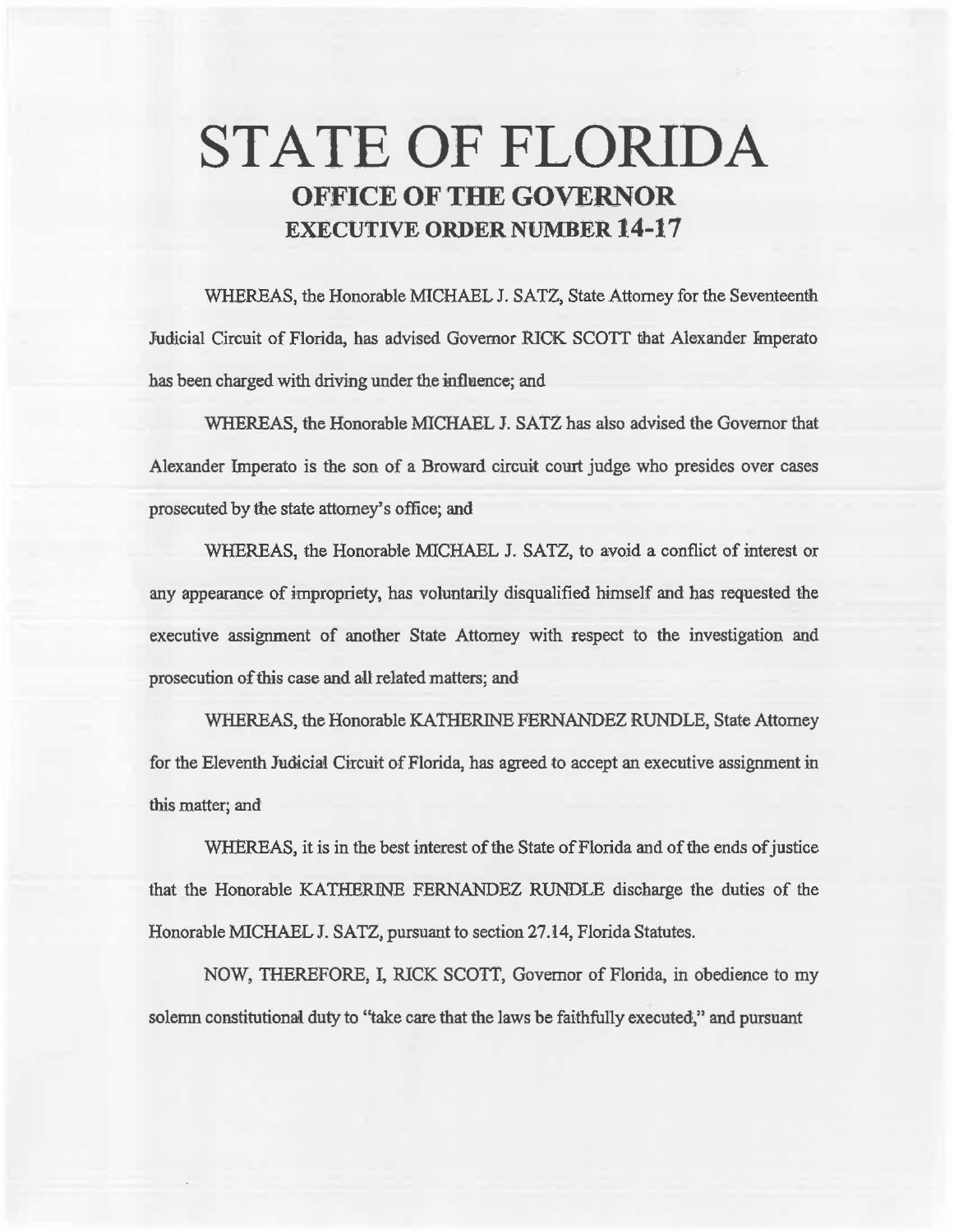to the Constitution and laws of the State of Florida, issue the following Executive Order, effective immediately:

# Section 1.

The Honorable KATHERINE FERNANDEZ RUNDLE, State Attorney for the Eleventh Judicial Circuit of Florida, referred to as the "Assigned State Attorney," is assigned to discharge the duties of the Honorable MICHAEL J. SATZ, State Attorney for the Seventeenth Judicial Circuit of Florida, as they relate to the investigation, prosecution and all matters related to Alexander Imperato.

## Section 2.

The Assigned State Attorney or one or more Assistant State Attorneys and Investigators, who have been designated by the Assigned State Attorney, shall proceed immediately to the Seventeenth Judicial Circuit of Florida, and are vested with the authority to perform the duties prescribed herein.

### Section 3.

AU residents of the Seventeenth Judicial Circuit are requested, and all public officials are directed, to cooperate and render whatever assistance is necessary to the Assigned State Attorney, so that justice may be served.

### Section 4.

The period of this Executive Assignment shall be for one (1) year, to and including January 22,2015.